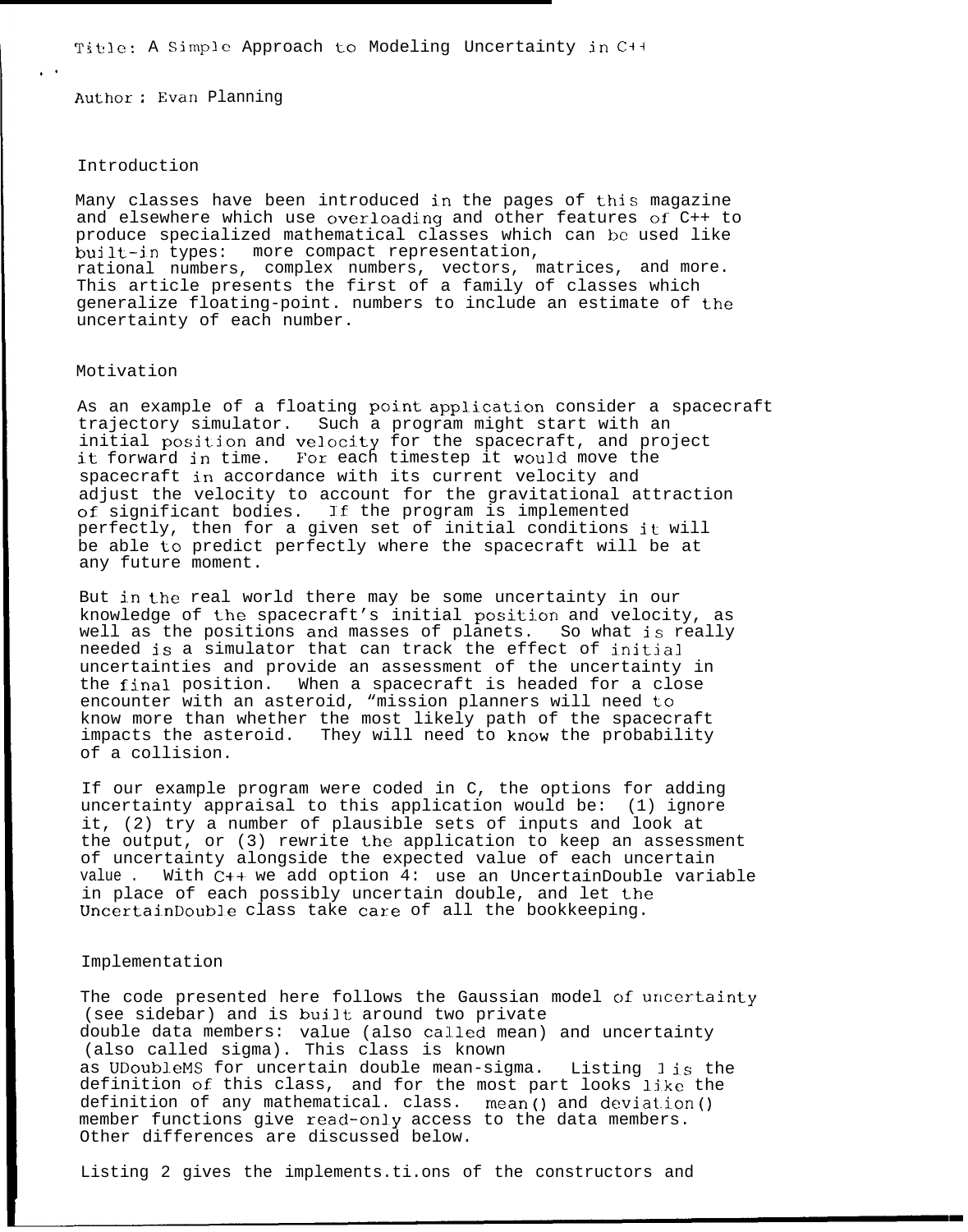destr. uctors for UDoubleMS. The constructors initialize the value and uncertainty data members. The destructor does nothing.

 $C++'s$  built-in double data type can be seen as the degenerate case of UDoubleMS with uncertainty equal to zero. In fact case of UDoubleMS with uncertainty equal to zero. when uncertainty is zero, members of this class do behave exactly like the built-in double type. For this reason, one constructor<br>accepts a single argument of type double. This constructor uses accepts a single argument of type double. the argument as the value and defaults the uncertainty to  $0.0$ . 'I'his is the default conversion from double to UDoubleMS.

The uncertainty associated with a number tells us how many digits are significant, and so allows us to pi int that. number more intelligently than is usual with doubles. The function uncertain print () (Listing 3) takes a mean and a deviation (and an optional ostream) and prints out mean +/- deviation, carefully printing only as many digits of the mean as correspond to the first Lwo digits of the deviation. ("+/-" is read "plus or minus".) So 1.2345 +/- 0.2387 prints as "1.23 +/- 0.24" and 0.012345 +/- 5.321 prints as " $0.0$  +/-  $5.3"$ . This function is used by UDoubleMS's operator<< () (not shown). l-t is implemented outside of Lhe UDoubleMS class so that it can be used by other UDouble classes.

Operator>>() is much simpler and is similarly implemented in terms of uncertain read().

### Propagation of Single Uncertainties

If x is  $0.5 +/- 0.1$ , what. is  $f(x)$ ? We could make a good guess by looking at.  $f(0.5)$  for the mean and then at  $f(0.4)$  and  $f(0.6)$ to estimate the deviation. Mathematically, in the Gaussian approximation we need to know the value of  $f()$  at  $0.5$  ( $f(0.5)$  ) and the slope of f() in the neighborhood of  $0.5$  (f' (0.5)) (the slope or derivative is the ratio of small changes in  $f(x)$  to small change in x). The mean of  $f(x)$  is  $f()$  applied to the mean of x and the deviation of  $f(x)$  is the deviation of x scaled by the slope of  $f()$  at the mean of x:  $f(x) = f(\langle x \rangle + (-dx) = f(\langle x \rangle) + (-f'(\langle x \rangle)dx)$ . This formula may look daunting but, it is really quite simple to use when the slope of  $f()$  is known. And the slope is known for all functions we need to make UDoubleMS act like double: unary  $+$ , unary  $-$ , acos(), asin(), atan(), atan2(), ceil(),  $cos()$ ,  $cosh()$ ,  $exp()$ ,  $fabs()$ ,  $floor()$ , fmod(), frexp(), ldexp(), log(), log10(), modf(),  $\overline{POW()}$ , sine, sinh(),  $sqrt($ , tan(), and tanh().

Unary + and – have slopes of 1.0 and -1.0 respectively and so are easily implemented (Listing 4) . The rest of these functions are written using knowledge of slopes. Fox example, the slope of sino is  $cos()$ , the slope of expo is  $exp()$ , the slope of  $ceil()$  is  $0$ (except at integers, where it. is infinite.) (Listing 5).

When the slope of a function is not known in advance, it can be approximated by taking the difference between f(mean + sigma) and f(mean - sigma) . Listing 6 presents the one argument version of PropagateUncertaintiesBySlope (), which does exactly this.

## Multiple Sources of Uncertainty

Many operations combine two potentially uncertain inputs into one uncertain output. The simplest of these is binary "+": if a is 1.0 +/- 0.1. andb is  $1.0 + (-1.1)$  what is c = a + b? The value of c follows familiar rules:  $1.0 + 1.0 = -2.0$ . But the uncertainty of c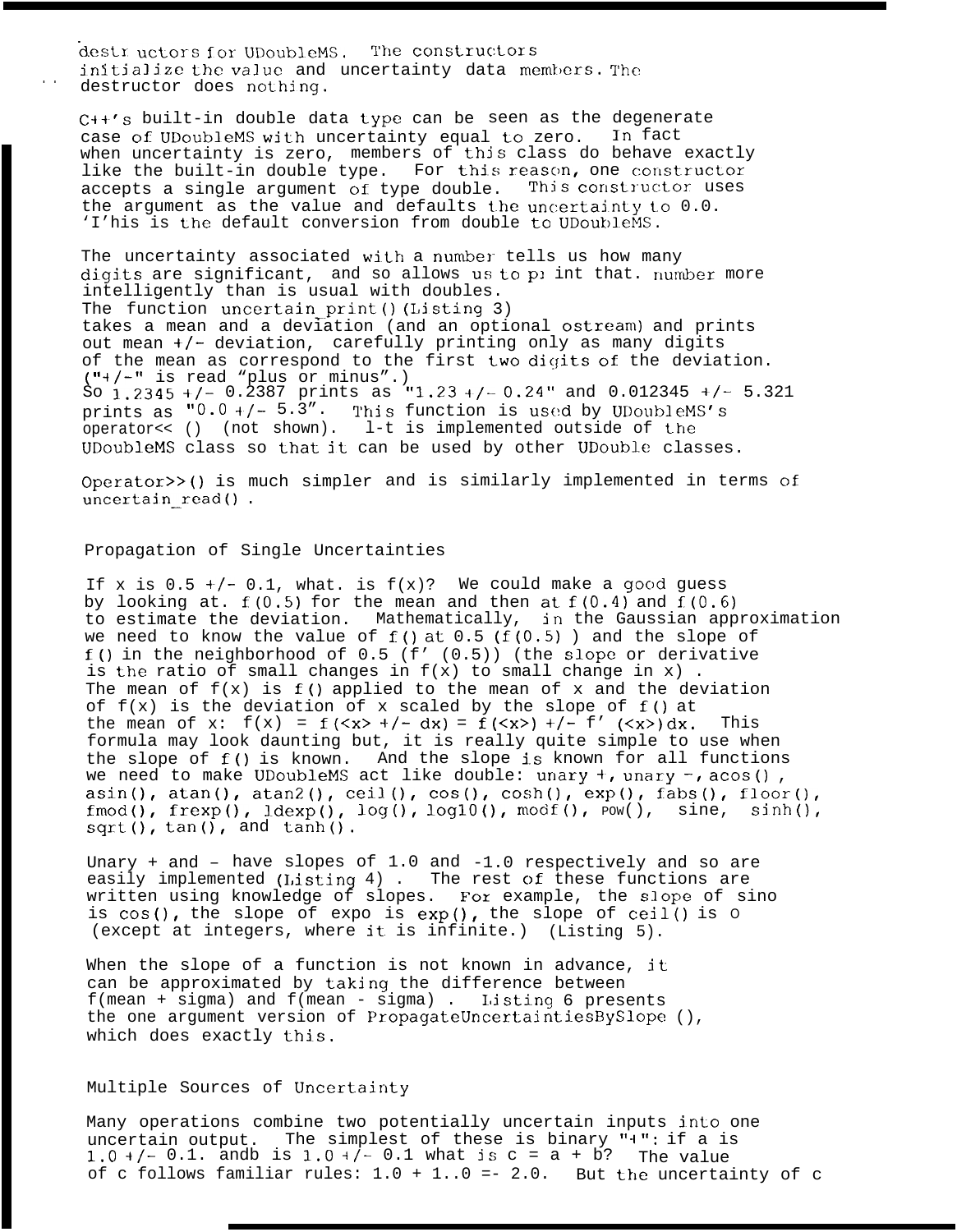will depend on whether or not a and b arc correlated, that is whether<br>or not their uncertainties share a common source. As extreme cases or not their uncertainties share a common source. where a and b are positively and negatively correlated we can consider<br>the possibilities that b is a and that b is (2 - a).

'I'he first case might arise when we have two blocks known to be identical and we measure one. We are then asking how long two of the blocks laid end–to–end are, and of course this is exactly twice the length of a single block. In this case c = a + b = a + a = 2.0 \* a = 2.0 \*  $(1.0 + / - 0.1)$   $(2.0 + / - 0.2)$ . Here the uncertainties of a and b have the same source and the same sign, so they simply add. You might think of them as parallel vectors. [Fig la] Using an ideal uncertain double (UDouble) class this case might be coded:

UDouble  $a(1.0, 0.1)$ , b;  $b = a$  ; tout  $\langle \langle a \rangle \langle a \rangle$  +  $\langle a \rangle \langle b \rangle$   $\langle a \rangle$  =  $\langle a \rangle \langle a \rangle$  + b)  $\langle a \rangle$  endl;

which prints:

I

**I**

 $1.00 +/- 0.10 + 1.00 +/- 0.10 = 2.00 +/- 0.20$ 

The case where  $b$  is (2 - a) is somewhat harder to imagine, but perhaps we have a box known to be 2 meters long and two blocks that together fill it perfectly. So even though our measurement of block a is imperfect we know that b is  $(2 - a)$ . In this case c = a + b = a + (2 - a) = 2 + (a - a) = 2.0 +/- 0.0 Since the uncertainties of a and b have a common source but opposite sense they subtract. You might think of them as parallel vectors pointing in opposite directions (antiparallel vectors) [Fig lb]. This case might be coded:

UDouble  $a(1.0, 0.1)$ , b;  $b = 2.0 - ai$ tout << a << " + " << b << " == " <<  $(a + b)$  << endl;

which prints:

1.00 +/- 0.10 + 1.00 +/- 0.10 = 2.00000000 +/- 0.0

UDoubleMS is a class template in order to allow it to expand to two almost identical. classes. 'I'he int parameter is correlated is conceptually a boolean, but I didn't use the new boolean type because it is not yet widely available. When is correlated is true uncertainties add simply; when it is false uncertainties add by hypotenuse as we will. see below. The (correlated version of UDoubleMS allows

the uncertainty private data member to Lake on negative values so that anti-correlated uncertainties can cancel when added. The first case above would have the internal representations  $a = (1.0, 0.1)$ ,  $b = (1.0, 0.1)$  but in the second case this would be a =  $(1.0, 0.1)$ , b =  $(1.0, -0.1)$ . So adding the corresponding components gives the answers we derived above. Listing  $7$  is operator+=() and binary operator+().

The uncorrelated case arises when the uncertainties in a and b come from independent sources. In this case the uncertainty vectors would be (on average) at right angles and their sum would be their hypotenuse, or the square root. of the sum of their squares:  $sqrt(0.1^2 + 0.1^2) = 0.1 * sqrt(2) - 0.14$  [Fig 1.c] so  $c = a + b = 2,00 +/- 0.14$ . This case is an application of the uncorrelated version of the UDoubleMS<is\_correlated> class, UDoubleMS<O>. This case can be coded: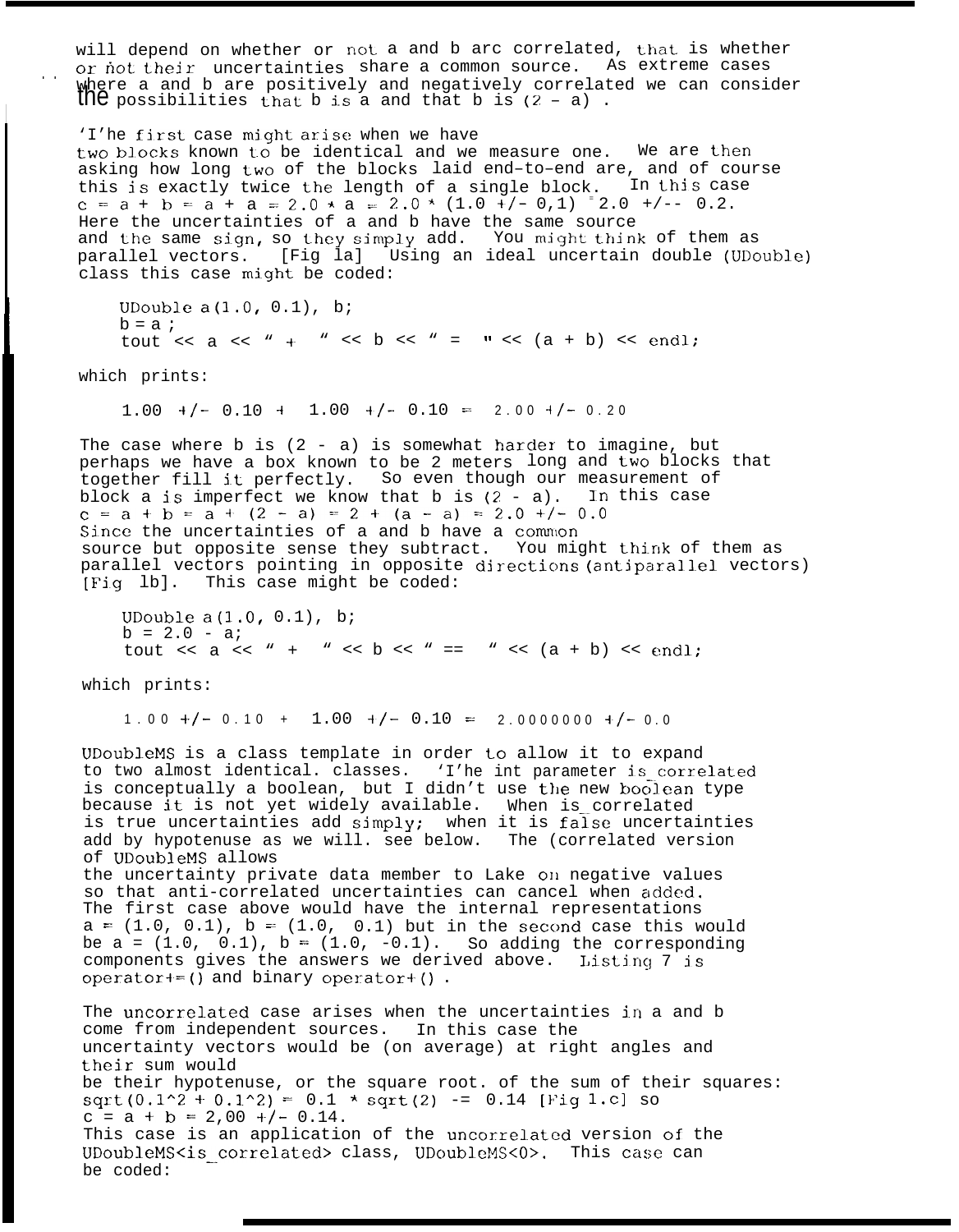., . UDouble a(1 .0, 0.1), b(1 .0, 0.1);<br>
tout\_ << a << " + " << b << " = " << (a + b) << endl;

which prints:

 $1.00 +/- 0.10 + 1.00 +/- 0.10 = 2.00 +/- 0.14$ 

'I'he most complicated case of adding uncertainties is when the two operands are partially correlated. If a and b are independent and c is their sum, as in the previous case, then a and c are neither perfectly correlated nor perfectly independent. a is correlated with the a portion of c but uncorrelat-ed with the b portion of c. [Fig l.d] The code presented here cannot trace such partial correlations, but. more advanced methods can do so. Such classes may be presented in future articles here and preliminary implementations are included on the code disk(?) . One such case might be coded:

UDouble a(l.0, 0.1), b(l.0, 0.1), c; // make "c" be half correlated with "a" and half with "b" // renormalized to be  $1.00 +/- 0.10$  $c = (a + b) / sqrt(2.0) + 1.0 - sqrt(2.0);$ tout << a << " +- " << c << " = " <<  $(a + c)$  << endl;

which prints:

 $1.00 +/- 0.10 + 1.00 +/- 0.10 = 2.00 +/- 0.18$ 

All binary functions use slope to figure out the uncertainty from each source and then add the two uncertainties either simply (if correlated) or as hypotenuse (not correlated). The operators which work this way are +=, -=, \*=,  $/$ =, and binary +, -, \*, and /, and fmod(), atan2(), and pow(). Some examples are given in Listings 7 & 8.

Listing 9 shows how uncertainties are propagated by slope through an unknown function of two uncertain variables.

The only operations that are defined for type double that are not also defined for UDoubleMS are casting to other numerical types and relational operators. This is because UDoubles are conceptually multi–valued. What should

 $UDoubleMS < 0 > = ud(100.0, 3.0);$ 

int  $i = ud$ ;

yield? ud is  $100.0 +/- 3.0$  and so is likely to be near 97 or 98 or 99 or 100 or 101 or 102 or 103, but could well be anywhere from 90 to 110, and in theory might be -10,230. The most sensible single value is the mean, and if this is wanted it is available through int  $i = ud$ . mean() ; . Similarly there is no single answer to the question of whether  $100.0 +/- 3.0$ is greater than  $101.0 +/- 6.0$ . It is possible to assign a probability to this value but if that probability is expressed as a simple floating-point. number between 0.0 and 1.0, then expressions like if (uda > udb) will almost always evaluate as true. If a comparison of means is wanted then the appropriate idiom is if  $(uda.macan() > udb.macan())$ .

Implementation Issues

I have found it useful during development to include all function definitions in situ in the class template definition. While many dislike this approach because it may use more compile time and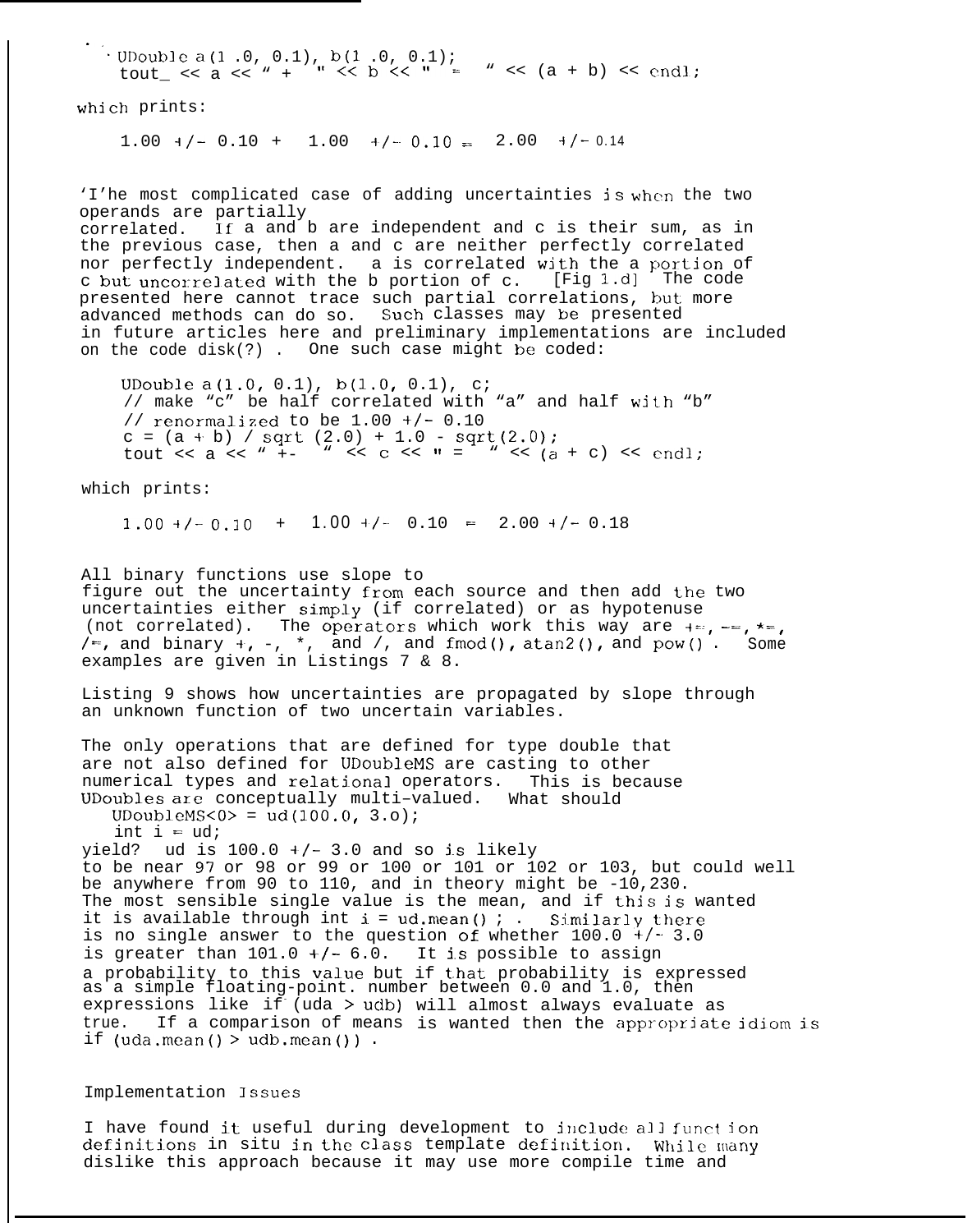because it clutters the class definition, it saves a great deal of time in development. when only one file must be changed for any change of interface and it decreases the total code size.

Another thing that has proved useful during this development effort is that this package contains multiple very different implementations of the same functionality. This collection of classes now contains a UDoubleTest class that has members of the other UDouble types and distributes all operations to the members. In this way it is easy to compare the output of In this way it is easy to compare the output of various methods and see at a glance where they differ.

This code uses one newish C++ feature: a template with a parameter that is not. a type. Using a new feature limited my portability enough that I decided against trying to add any other new features like exceptions and the bool type.

### Demo Program

,.

L.

The code disk also contains a program that puts UDoubleMS through its paces and explains the results. This demo program is implemented mostly in terms of another class, UDoubleTest, which is composed of one private UDoubleMS<0> member and one UDoubleMS<1>, and distributes most operations to those classes. Listing 10 is part of class UDoubleTest, Listing 11 is part of the demo program, and Listing 12is part of the output from the demo program.

## Practical Use of UDoubleMS

An application that uses UDoubleMS must include header uncertain.h and must change all double variables that can be uncertain to UDoubleMS. Input can be handled by operator>>() if it. is formatted as "mean  $+/-$  sigma"; otherwise custom input routines will be needed. Output should be formatted correctly by the overloaded operator<<() without modification.

The class UDoubleMS<1> should be used in cases with only one source of uncertainty. UDoubleMS<0> can be used where there are multiple uncertainties and each independent uncertainty gets mixed with other uncertainties exactly once. Many applications will fit neither of these sets of restrictions, and so will need the more advanced classes in this collection.

## Speed Issues

Depending on the operations used in a program, changing variables from double to UDoubleMS will probably SI.OW the program down by about a factor of three. For many applications this slowdown will not be a problem because computers hav'e become so much faster in recent years and because for many applications 1/0 or graphics take more CPU time than floating-point. calculations.

In cases where this slowdown is unacceptable, a typedef could be used for the type of all variables which may need to be UDouble. Then a compile-time definition could choose to make a double version or a UDouble version, and the UDouble version might be used only occasionally to check assumptions of uncertainty.

Speed could still be improved somewhat by adding versions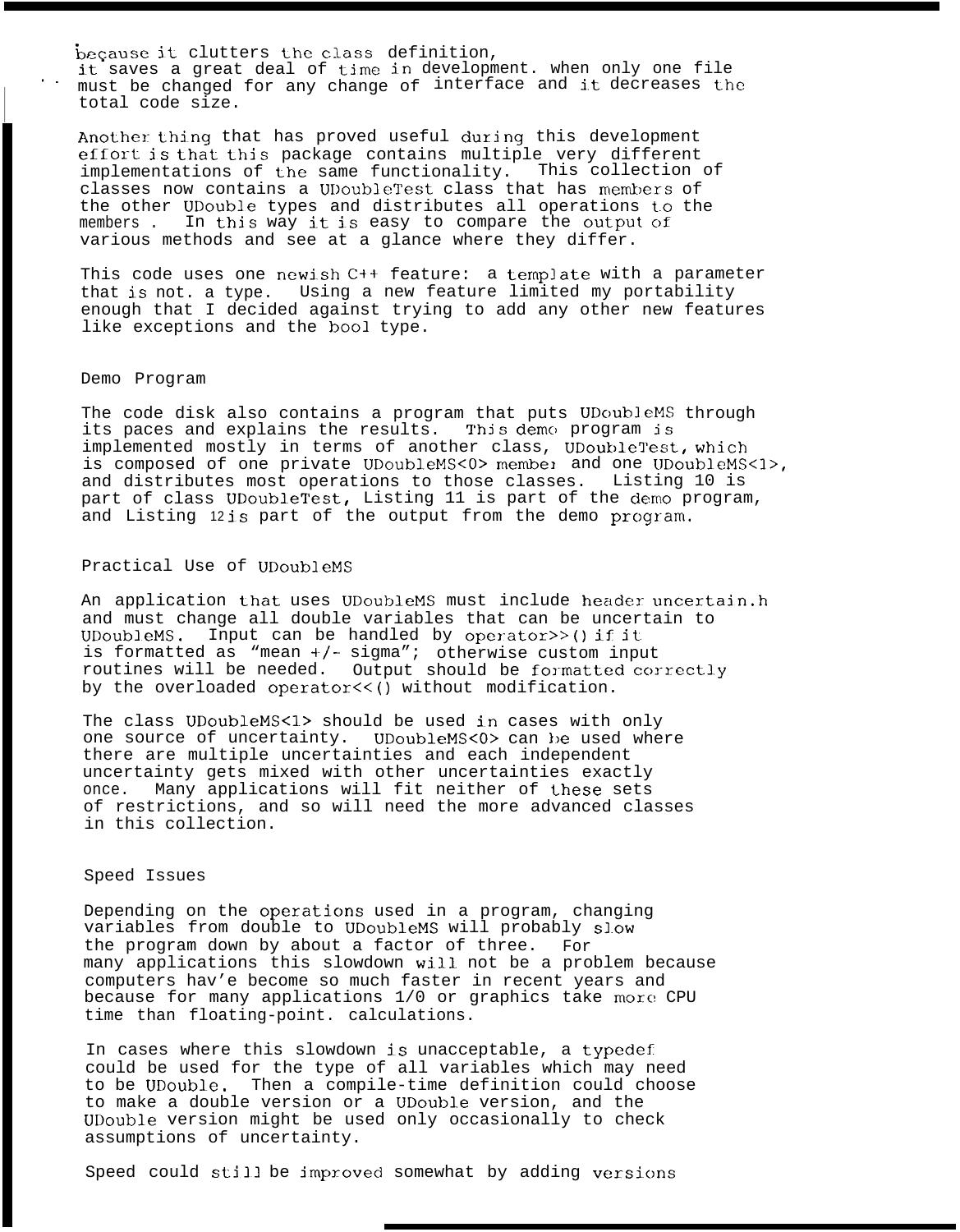o.f.all binary operations that accept one double operand and one UDoubleMS operand. These versions could be faster and one UDoubleMS operand. These versions could be faster<br>than the full two-UDoubleMS versions, but would contribute to code bloat.

### Other UDouble Classes

,

UDoubleMS offers the simplest possible model of uncertainty. The other UDouble classes on the code disk offer more accurate, but more computational.ly expensive, solutions to the problem of modeling uncertainties. The UDoubleMSC class uses some knowledge of the second derivative of functions (curve) to improve accuracy and (optionally) to warn when curves begin to break down the applicability of the Gaussian model. It also warns when discontinuities threaten the applicability of this model.. The correlation tracking class, UDoubleCT, uses the same underlying Gaussian model as the UDoubleMS class, but keeps track of uncertainties from multiple sources correctly. The ensemble class, UDoubleEnsembl.e, does not depend on the Gaussian model but instead models each uncertain variable with an ensemble of possible values.

#### Conclusion

I like to Lhink of these classes as adding intelligence to an application, A carefully designed application using UDoubleMS is not only making the basic calculations that a more primitive application would make but also "thinking" about the accuracy of its results, With the UDOubleMSC class with Gaussian breakdown checking, the application could even check the accuracy of the first-order check on accuracy.

#### Acknowledgements

This work was partly done at the Jet Propulsion Laboratory, California Institute of  $Technology$ , under a contract from the National Aeronautics and Space Administration.

---------—---—------------—--- . ..-— -------- -------- --—----- -- ---——--———\_-

Sidebar: The Gaussian Approximation

Errors are most frequently modeled as belonging to a Gaussian, or "bell curve" distribution. in this approximation each quantity is fully characterized by only two parameters: the central value, or mean, and the deviation, or uncertainty. The mean tells what the most likely value is, while the deviation tells how far the actual value is likely to be spread around the mean. For a pure Gaussian distribution there is about a 32% chance that the value is more than one deviation away from the mean, a 4.5% chance that the value is more than 2 deviations away from the mean, and a 0.3% chance that the value is more than three deviations away from the mean. When the deviation is zero then the distribution is 100% certain to have the value of the mean.

The probability density for a Gaussian distribution is proportional to [need formula printing here]  $e^{\lambda}$ - [(x-mean)^2/ (2\*sigma^2)]

One reason for using the Gaussian model is how well it matches many real. distributions. In fact, the Central Limit. Theorem guarantees that for any distribution with a mean and a deviation, the sum of n